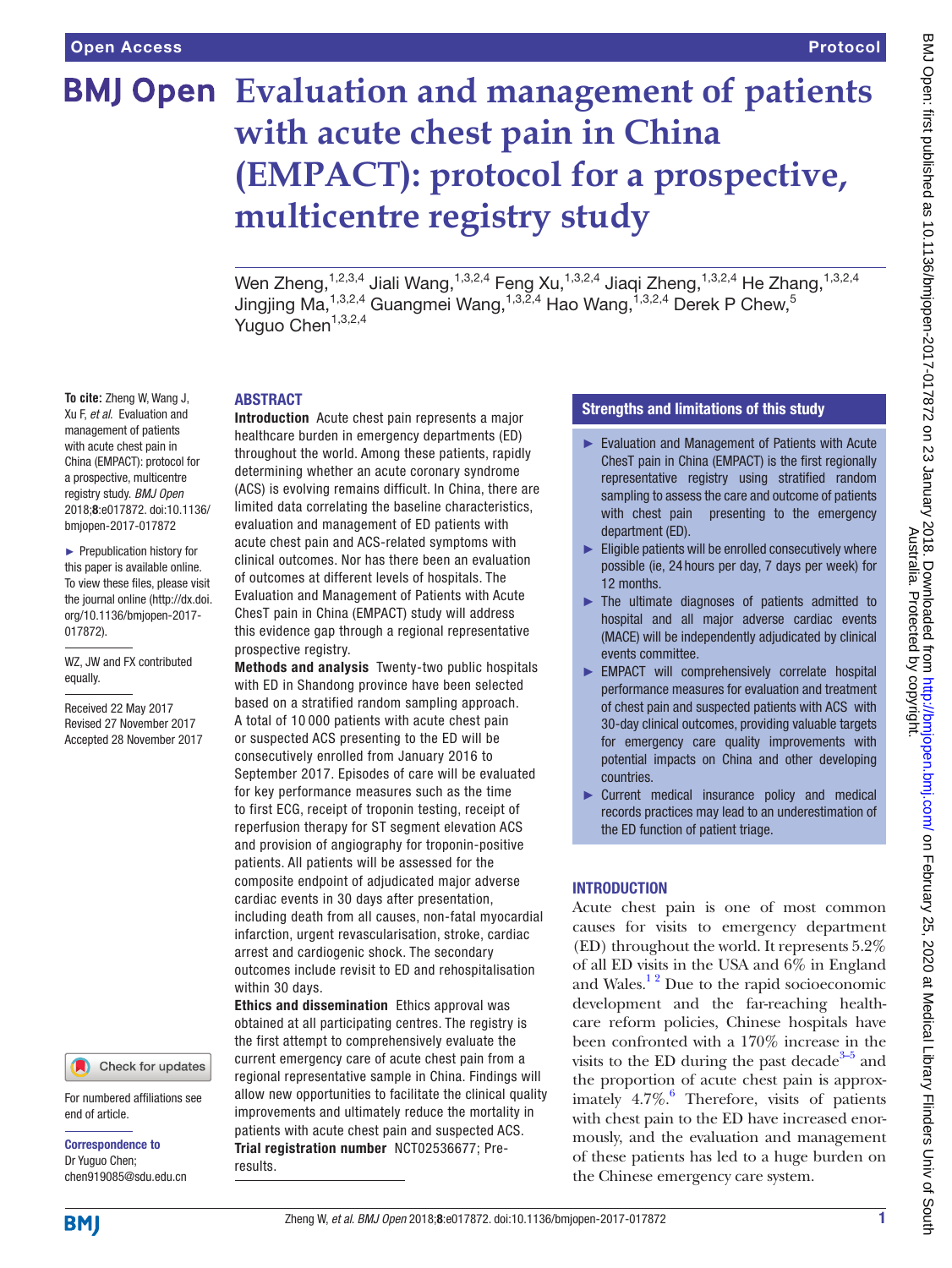The cause of chest pain is extremely heterogeneous with a wide spectrum of conditions ranging from lethal diseases to minor acute problems.<sup>7-10</sup> Among the differential diagnoses of chest pain, rapidly determining whether a patient has an acute coronary syndrome (ACS) or not, is challenging. In North America and Europe, the inappropriate discharge of patients with ACS from ED is estimated to be between 2% and  $5.3\%$ ,  $^{11-14}$  and among these patients, mortality is nearly two times greater as compared with admitted patients.<sup>[11](#page-6-4)</sup> These rates are high when considering the reported 'acceptable' 30-day missed death or myocardial infarction (MI) rate of less than  $1\%$ .<sup>[15](#page-6-5)</sup> On the other hand, 60%–80% acute chest pain are not due to ACS and 50%–67.2% have non-cardiac conditions,<sup>7916</sup> which do not require unnecessary diagnostic tests and prolonged observation. Therefore, it is challenging for ED physicians to arrive at the right balance when weighing risks and using resources to identify an ACS.

Several authoritative guidelines and statements have recommended assessment strategies for ED patients with undifferentiated chest pain to determine the likelihood of ACS and the risk level for clinical adverse outcomes.[7 8 10 16–18](#page-6-3) Some recommendations highlight the importance of clinical algorithms for the initial evaluation and diagnostic testing to determine those who require immediate management versus those who are suitable for early discharge. Nevertheless, to date, there are limited data evaluating clinical performance measures and their correlation with outcomes among Chinese ED patients with acute chest pain and ACS-related symptoms. Furthermore, assessing the correlation between performance measures and outcome across different levels of hospitals may be valuable for establishing the validity of these measures in clinical policy.

Well-designed observational studies are critical to assess the practice patterns and to understand the relationships between management and outcome for patients presenting to the ED with acute chest pain and ACS-related symptoms[.2 9 14 19–23](#page-6-6) In China, clinical research is an emerging science.<sup>24</sup> For admitted patients, evaluation of hospital level measures of cardiovascular care have been performed in several clinical studies. $25-28$  However, for ED patients, this kind of systematic information is deficient, which seriously hinders the improvements of emergency healthcare and outcomes in this subgroup of patients.

The Evaluation and Management of Patients with Acute ChesT pain in China (EMPACT) is a multicentre prospective registry, designed to establish a regional research network and develop a sophisticated clinical database. This study will collect information in real time from a regional representative sample of public hospitals and describe the clinical characteristics, evaluation, management and outcomes of ED patients experiencing acute chest pain and ACS-related symptoms. This quality assurance initiative across different hospital strata will provide the first-hand knowledge to facilitate the emergency care quality improvement,

while providing valuable experience for further studies focusing on ED patients with acute chest pain in China. Furthermore, the results from this large low/middle-income country with approximately one-fifth of the world's population may have global potential impact.

#### Methods and analysis Overview of the EMPACT

EMPACT has been designed to consecutively enrol patients presenting to the ED with acute chest pain or with suspicion of ACS across a representative sample of public hospitals in Shandong province. The enrolment period will be for 12 months. The registry is to describe the baseline clinical profile, initial evaluation, further diagnostic testing, treatment and 30-day outcomes. The primary hypothesis is that there is a difference in the incidence of 30-day major adverse clinical events (MACE) in acute chest pain and suspected patients with ACS presenting to ED in rural hospitals compared with that in urban hospitals. Thus, the primary aim is to correlate hospital performance measures for evaluation and treatment with 30-day outcomes in ED patients with acute chest pain and suspected ACS.

#### Site selection

As China's second most populous province, Shandong administers 17 prefectural-level cities and 84 counties and county-level cities. From the official view, the former 17 cities are considered as urban and the latter as rural.<sup>5</sup> Hospitals in China are organised as three grades according to their capacity and ability to provide medical services. Grade I hospitals contain less than 100 beds and serve as a community hospital. Grade II hospitals have 100–500 beds and provide comprehensive health services and medical education for several communities. Grade III hospitals are the comprehensive or general hospitals at the city, provincial or national level with a bed capacity exceeding  $500<sup>29</sup>$  In addition, hospitals are classified as general hospitals, hospitals of traditional Chinese medicine (TCM) and specialised hospitals.<sup>5</sup>

We used a stratified random sampling design to generate a Shandong province representative sample of public hospitals with independent ED, opening 24hours per day, 7 days per week that are capable of treating patients with acute chest pain. A total of 846 public hospitals were assessed and 519 hospitals were excluded, including 186 hospitals that did not have a rating, 249 grade I hospitals and 84 specialised hospitals which did not have a division of chest or cardiovascular diseases. We stratified the eligible hospitals into four strata: grade II-rural, grade III-rural, grade II-urban and grade III-urban. Because of the similar volume of chest pain visits estimated from our initial investigation, the rural grade III stratum was merged with the rural grade II stratum. Then, we randomly selected 1/15 of all hospitals from each stratum to generate a total estimated sample size of 10000 patients. Twenty-two hospitals were randomly selected, including 12 rural hospitals, 6 grade II and 4 grade III urban hospitals [\(figure](#page-2-0) 1). One grade II urban hospital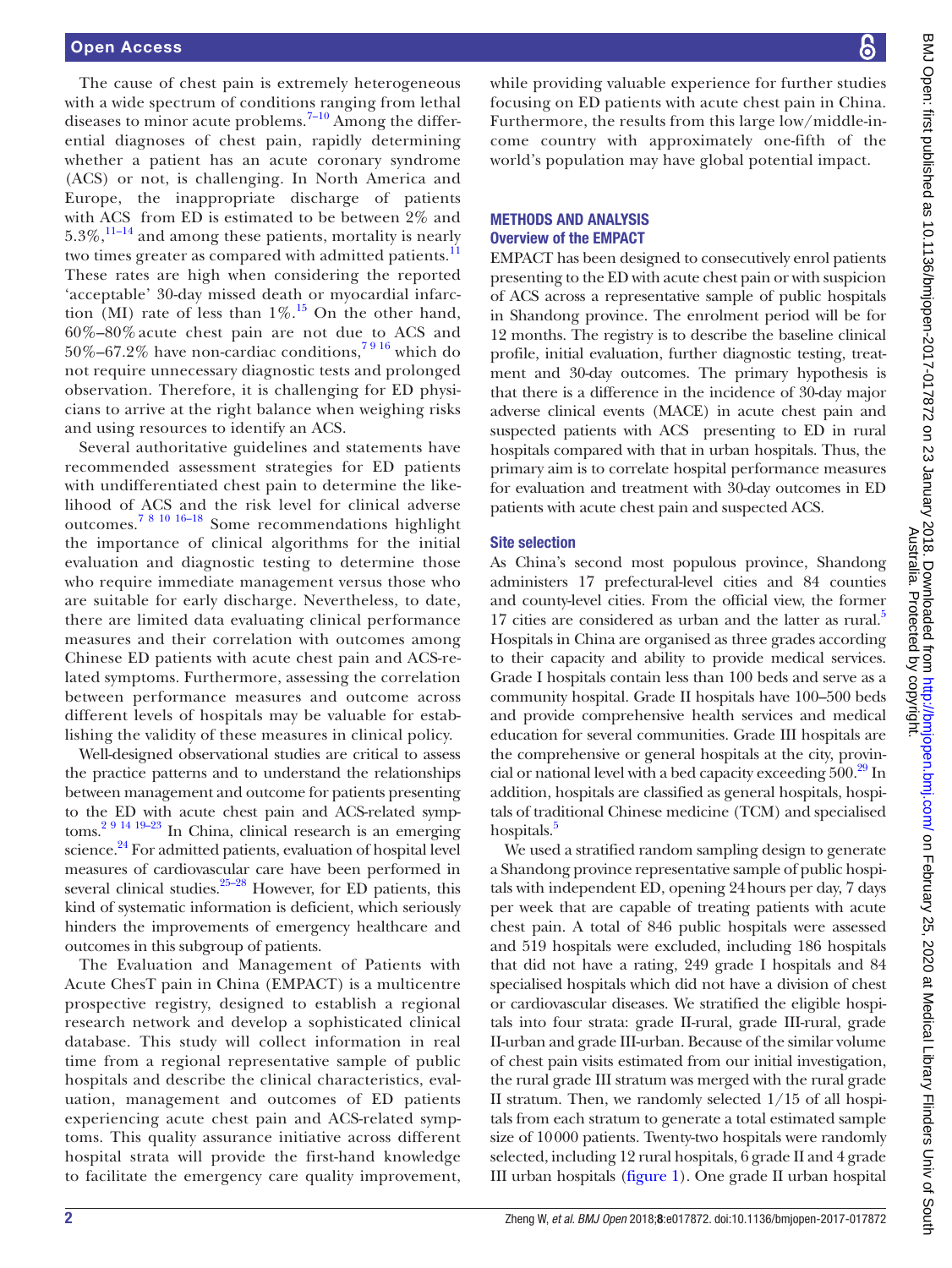

<span id="page-2-0"></span>Figure 1 Site selection flow chart.

refused to participate. As a coordinating centre, Qilu Hospital of Shandong University was included in the study without participating in the sampling methodology. Hence, a total of 22 hospitals were included.

Among the participating sites, 18 are general hospitals and 4 are TCM. There are three teaching hospitals. Most of the participating hospitals have a catheterisation centre  $(16/22)$  and more than half  $(14/22)$  of them are equipped with a cardiac care unit. The median number of hospital beds (IQR) is 898 (500–1600) and the median number of ED annual visits (IQR) is 33768 (13 017–54 550). Twelve hospitals use the computer system to collect clinical data in ED, whereas the other hospitals use handwritten medical records ([table](#page-3-0) 1).

## Patient enrolment

The inclusion and exclusion criteria are listed in [box.](#page-3-1) Informed consent for inclusion and follow-up contact will be obtained from all patients at enrolment. A total of 10000 patients are anticipated to be consecutively enrolled from the participating hospitals. The beginning dates of enrolment for each hospital were distributed from January to September 2016 among the 22 centres. For each hospital, the enrolment duration will be for 12 months.

Subjects with acute chest pain and ACS-related syndromes will be directly identified by trained research assistants and enrolled when they present to the ED. Patients suspected to be experiencing ACS will be determined by treating

physicians according to their clinical judgement. Research assistants will screen all the ED visits on a daily basis to capture the eligible patients consecutively where possible. A log of enrolment status, documenting whether the patient will be recruited, excluded, not recruited and the reasons for exclusion will be completed for all potentially eligible patients ([figure](#page-3-2) 2).

#### Data collection and quality control

Data collection will be prospectively conducted on a standardised case report form (CRF), in which the variables have been developed by the steering committee in accordance with the international standards. $30-32$  The initial version of the CRF has been generated by the coordinating investigator team and optimised gradually within 1year preregistration in the coordinating centre.

Clinical information will be extracted from the medical records or through patient interviews by research assistants, including demographics, risk factors, previous medical history, prehospital care, characteristics and time course of symptom complex, physical examination, initial diagnostic impression, initial and further diagnostic tests (ie, ECG test, laboratory test and imaging examination), medication use, ED physician's interpretation of risk level, triage in ED, costs, final ED diagnosis and discharge status. The arrival time is defined as the earliest time documented in the record. Timing of ECGs will be recorded as the time documented within the paper reports. Timing of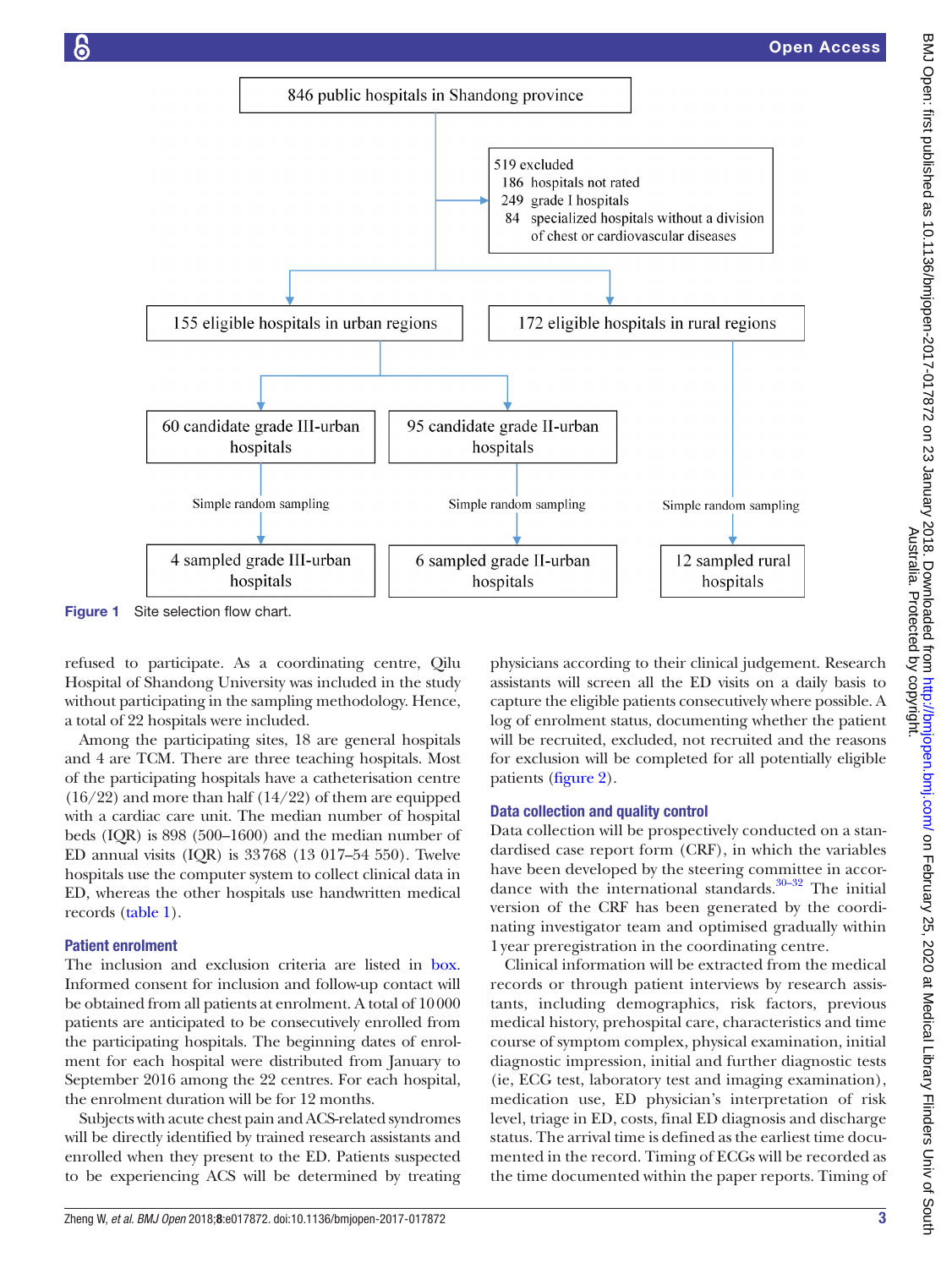<span id="page-3-0"></span>

| <b>Table 1</b><br>Characteristics of hospitals that participated in<br><b>EMPACT</b> |                       |
|--------------------------------------------------------------------------------------|-----------------------|
| <b>Variables</b>                                                                     | <b>Number</b>         |
| Geographic region                                                                    |                       |
| Rural                                                                                | 12                    |
| Urban                                                                                | 10                    |
| Hospital grade                                                                       |                       |
| Grade II                                                                             | 15                    |
| Grade III                                                                            | 7                     |
| Hospital type                                                                        |                       |
| General hospital                                                                     | 18                    |
| <b>TCM</b>                                                                           | $\overline{4}$        |
| Teaching hospital                                                                    |                       |
| Yes                                                                                  | 3                     |
| <b>No</b>                                                                            | 19                    |
| <b>Hospital features</b>                                                             |                       |
| Beds, median (25 %, 75 %)                                                            | 898 (500, 1600)       |
| CCU                                                                                  |                       |
| Yes                                                                                  | 14                    |
| <b>No</b>                                                                            | 8                     |
| Catheterisation centre                                                               |                       |
| Yes                                                                                  | 16                    |
| <b>No</b>                                                                            | 6                     |
| <b>ED</b> features                                                                   |                       |
| Annual visits, median (25%,<br>75 %)                                                 | 33768 (13017, 54 550) |
| Physician in ED 24/7                                                                 |                       |
| Yes                                                                                  | 22                    |
| Computer system collecting<br>clinical data                                          |                       |
| Yes                                                                                  | 12                    |
| No                                                                                   | 10                    |

CCU, cardiac care unit; ED, emergency department; EMPACT, the Evaluation and Management of Patients with Acute ChesT pain in China; TCM, traditional Chinese medicine.

# Box Inclusion and exclusion criteria

## <span id="page-3-1"></span>Inclusion criteria

- 1. Eighteen years and older.
- 2. Presenting to the emergency department (ED).
- 3. With acute chest pain or suspected acute coronary syndrome.
- 4. Symptoms occurring within 24 hours.
- 5. Informed consent from patient or next of kin.

#### Exclusion criteria

- 1. Chest pain caused by trauma.
- 2. Persisting or recurrent chest pain caused by rheumatic diseases or cancer.
- 3. Transferred from another grade II or grade III hospital.
- 4. Presenting to the ED again within 30 days after initial enrolment.



<span id="page-3-2"></span>Figure 2 Consecutive enrolment flowchart. ACS, acute coronary syndrome; ED, emergency department.

cardiac markers is defined as the time at which the blood is drawn. The sites for triage in ED will include the emergency care unit, the observation unit and the general clinic unit of the individual hospital.

For the primary analysis, episodes of care will be evaluated for key performance measures such as the time to first ECG, receipt of troponin testing, receipt of primary reperfusion therapy for ST segment elevation ACS and provision of angiography for troponin-positive patients. The secondary measures to be evaluated include: receipt of non-invasive cardiac imaging tests for patients with suspected ACS, definite ACS, troponin-positive test and ischaemia in initial ECG; receipt of angiography for patients with suspected ACS, definite ACS and ischaemia in initial ECG; receipt of reperfusion therapy for patients with suspected ACS, definite ACS, troponin-positive test and ischaemia in initial ECG; hospital admission rate. Variables collected and performance measures in the study are summarised in [table](#page-4-0) 2.

Follow-up will be conducted by research assistants in participating hospitals through telephone interviews at 30 days from the date of enrolment. The follow-up interviews are aimed to acquire information about MACE, representation to ED and rehospitalisation during the 30 days following initial presentation. These events will be confirmed by the research coordinators together with the principal investigator through reviewing related medical records.

Information obtained will be recorded on paper CRF and then keyed into online electronic data capture system,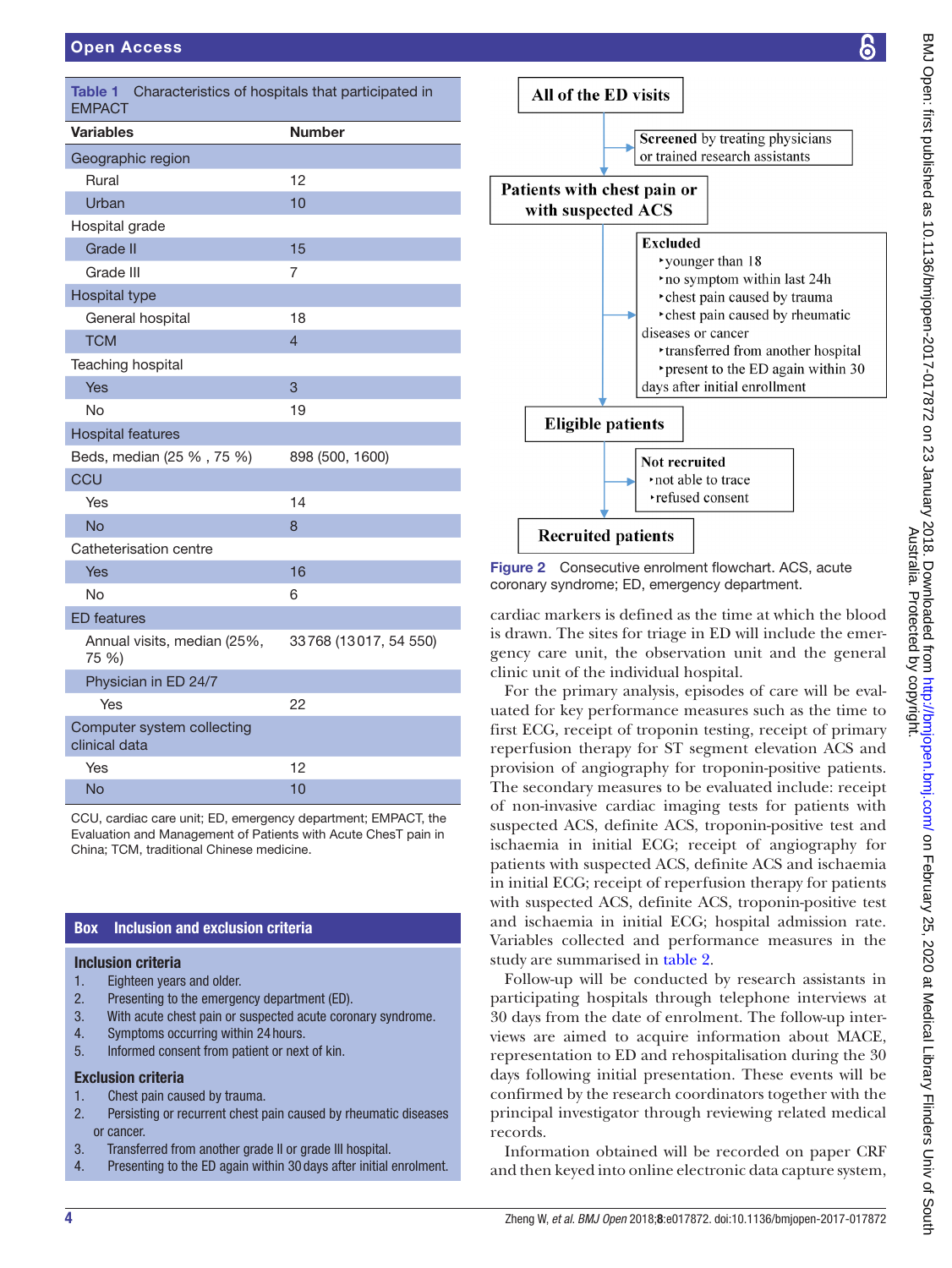<span id="page-4-0"></span>

| Variables and performance measures to be collected<br>Table 2 |                                                                                                                                                                                                                                                                                                                                                                                                                           |  |
|---------------------------------------------------------------|---------------------------------------------------------------------------------------------------------------------------------------------------------------------------------------------------------------------------------------------------------------------------------------------------------------------------------------------------------------------------------------------------------------------------|--|
| Category                                                      | <b>Elements</b>                                                                                                                                                                                                                                                                                                                                                                                                           |  |
| Demographics                                                  | Unique patient ID, sex, age, marital status, nationality, occupation, education, insurance payer, mode of arrival                                                                                                                                                                                                                                                                                                         |  |
| <b>Risk factors</b>                                           | Tobacco use, family history of premature CAD, diabetes, hypertension, hyperlipidaemia, renal insufficiency,<br>chronic lung disease                                                                                                                                                                                                                                                                                       |  |
| <b>Medical history</b>                                        | Angina, MI, catheterisation with stenosis ≥50%, revascularisation, heart failure, PAD, cerebrovascular events<br>(stroke), use of aspirin within 7 days                                                                                                                                                                                                                                                                   |  |
| Prehospital care                                              | Time of symptoms onset, time of decision to seek physician, prehospital medication and ECG examination                                                                                                                                                                                                                                                                                                                    |  |
| ED presentation                                               | Character of chief complaint, associated symptoms, time course of symptom complex, vital signs at time of<br>presentation, evidence of heart failure, height, weight, time of arrival                                                                                                                                                                                                                                     |  |
| Initial evaluation                                            | Serial ECGs and timing, ECG interpretation, serial cardiac markers and timing, values of cardiac markers,<br>estimated risk level, initial diagnostic impression                                                                                                                                                                                                                                                          |  |
| Further diagnostic testing                                    | Stress testing, non-invasive angiogram, chest X-ray, UCG, diagnostic coronary angiography                                                                                                                                                                                                                                                                                                                                 |  |
| Patient course                                                | Medications given in ED, reperfusion therapies for ACS (thrombolysis, primary PCI and CABG surgery), triage in<br>ED, costs in ED, triage after ED                                                                                                                                                                                                                                                                        |  |
| Outcomes                                                      | MACE (death from all causes, non-fatal AMI, urgent revascularisation, stroke, cardiac arrest, cardiogenic shock),<br>ED revisiting, rehospitalisation                                                                                                                                                                                                                                                                     |  |
| Primary measures                                              | The time to first ECG; receipt of troponin testing; receipt of primary reperfusion therapy for ST segment elevation<br>ACS; provision of angiography for troponin-positive patients                                                                                                                                                                                                                                       |  |
| Secondary measures                                            | Receipt of non-invasive cardiac imaging tests for patients with suspected ACS, definite ACS, troponin-positive<br>test and ischaemia in initial ECG; receipt of angiography for patients with suspected ACS, definite ACS and<br>ischaemia in initial ECG; receipt of reperfusion therapy for patients with suspected ACS, definite ACS, troponin-<br>positive test and ischaemia in initial ECG; hospital admission rate |  |

ACS, acute coronary syndrome; AMI, acute myocardial infarction; CABG, coronary artery bypass grafting; CAD, coronary artery disease; ED, emergency department; ID, identity document; MACE, major adverse cardiac event; MI, myocardial infarction; PAD, peripheral artery disease; PCI, percutaneous coronary intervention; UCG, ultrasonic cardiogram.

which is integrated into the clinical research management platform enabling real-time data monitoring. This monitoring is composed of three important aspects for quality control. First, the algorithmic quality checking systems will monitor for the missing and implausible data automatically. Second, investigators in participating sites will review and confirm the whole CRF and medical records to ensure the authenticity and integrity of each variable. Third, online monitoring could be executed by quality control group of the coordinating centre on a daily basis to confirm that the data meet the study requirements.

## Clinical outcomes

The primary outcome is a MACE during the 30 days after presentation to the ED, including death from all causes, non-fatal myocardial infarction, urgent revascularisation, stroke, cardiac arrest and cardiogenic shock. The secondary outcomes include representation to the ED and rehospitalisation within 30 days.

# Adjudication process

Each event in MACE will be independently adjudicated by two physicians of clinical events committee in the coordinating centre using all available clinical records according to the international standardised definitions,  $30^{30}$   $3\overline{2}$   $33$  and discrepancies will be evaluated by a third senior physician. Each case fatality will be either confirmed on a death certificate from the local death registry or from the attended hospital. MI is defined as detection of the rise and/or fall of cardiac biomarkers (preferably troponin) with at least one value above the

99th percentile of the upper reference limit (URL) and with symptoms or ECG changes indicative of new ischaemia[.33](#page-6-12) Stroke is defined as an acute episode of focal or global neurological dysfunction caused by brain, spinal cord or retinal vascular injury as a result of haemorrhage or infarction. Cardiogenic shock is defined as persistent (>30min) systolic blood pressure of less than 90mm Hg and/or cardiac index <2.2L/min/ $m^2$  secondary to cardiac dysfunction, requiring intravenous inotropic or mechanical support.<sup>[30](#page-6-11)</sup>

The ultimate diagnoses of patients admitted to hospitals will also be adjudicated in the same way. Unstable angina (UA) is defined as typical angina pectoris (or equivalent type of ischaemic discomfort) without any biochemical evidence of myonecrosis and with at least one of the following features: angiographic evidence of new ≥70%lesion and/or thrombus in an epicardial coronary artery, positive stress test result or new ischaemic ECG changes. $30$ 

# Statistical analysis

Descriptive, univariate and multivariate analyses will be conducted. Descriptive analysis of continuous variables will be expressed as the mean±SDor the median with IQR according to normality. Categorical data will be summarised as the frequency and proportions. Patient and hospital characteristics will be compared between hospital strata (see the site selection section) using standard parametric and non-parametric techniques where appropriate. The primary analysis will be based on the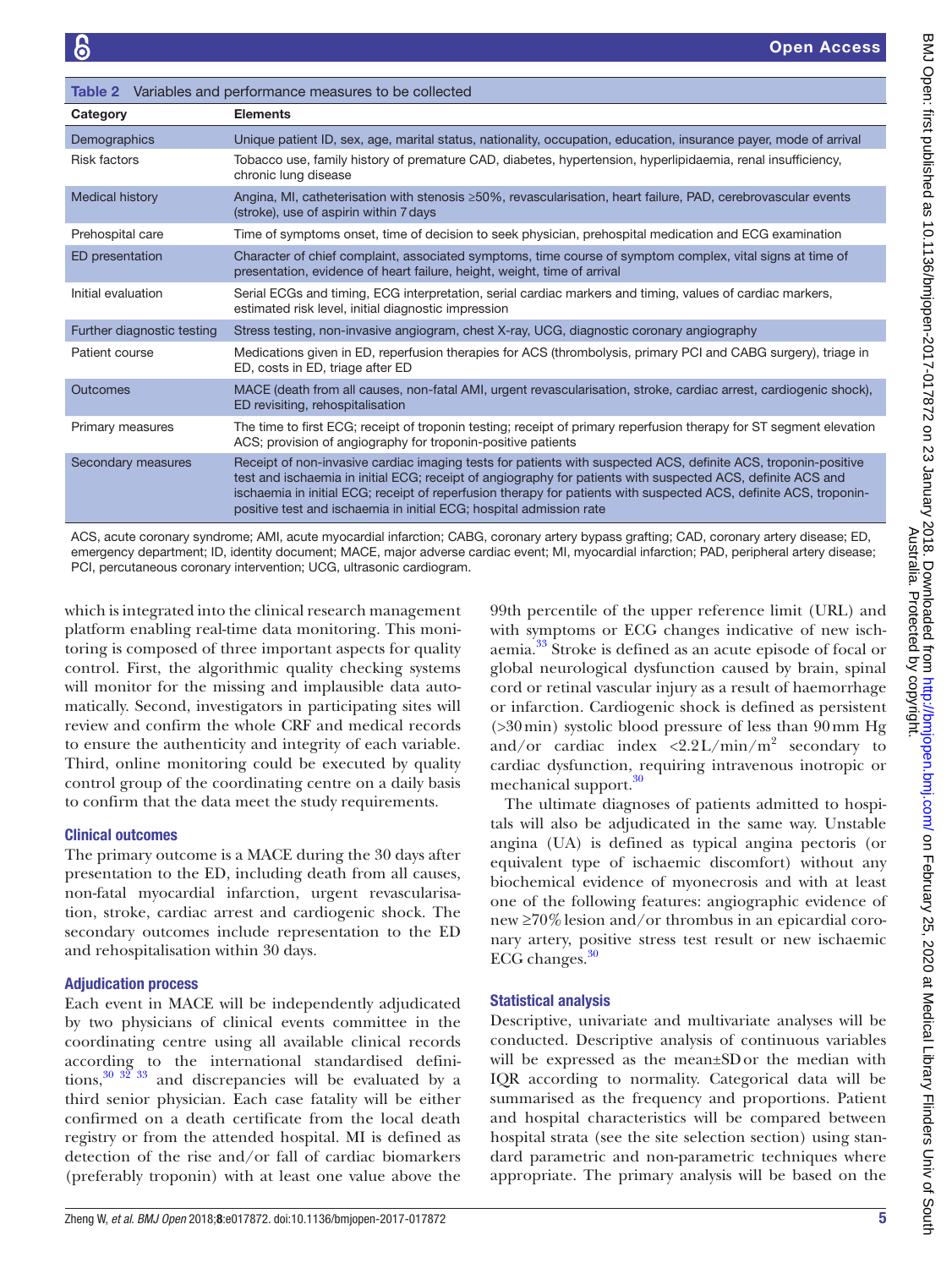episode of care. Representations to hospital within 30 days will be considered an outcome of that episode of care, while representations after 30 days will be considered a new episode of care. Using an analysis based on patient-level 30-day episodes of care, the primary analysis will compare the incidence of MACE between rural hospitals and urban hospitals through generalised estimating equation methods allowing for correlated outcomes within the same hospital and representation of the same patient. Correlations between the percentage of achievement for each described hospital performance measure (ie, [table](#page-4-0) 2) and the 30-day MACE will be conducted and plotted adjusting for differences in patient characteristics (ie, age, gender, known prior coronary artery disease, diabetes and hypertension, smoking status). A *P* value of less than 0.05 (two-sided significance testing) will be considered statistically significant in the analysis. All analyses will be conducted using R software (R Development Core Team, <http://www.R-project.org/>) and SAS V.9.4.

#### Ethics and dissemination

This study requires patients to provide informed consent as many variables can only be obtained through interview with patients. The personal and health information of patients will be protected.

#### **DISCUSSION**

EMPACT will inform clinicians about the characteristics, evaluation, treatment and 30-day outcomes of patients with acute chest pain and suspected ACS presenting to the ED in China. This study will describe the triage and flow of patients, defining the incidence of various diagnoses, rates of presentation and time intervals of cardiac markers and further diagnostic testing practices. Specifically, relationships between evaluation, treatment and outcomes across different levels of hospitals will be analysed. Such data will be used to improve emergency care quality for subsequent patients.

EMPACT is the first attempt to comprehensively evaluate the current emergency care in the assessment and management of patients with acute chest pain and ACS-related symptoms from a regional representative sample in China. Due to China's vast expanses, encompassing one-fifth of the world's population, data from national or large regional registry is important to gain a more representative estimate of current practice. To date, efforts to coordinate the emergency resources for the whole region have been undertaken. A network for research and clinical practice improvement has been established involving the sampled hospitals, using a standardised data collecting system and unified data management centre. This clinical research quality network remains a central ongoing motivation of this project. Future aims of this initiative will be to develop risk prediction scoring systems and protocols for clinical decision-making and to optimise pathways for

stratification, management and triage of this population in the ED.

EMPACT has several limitations. Chinese emergency medicine is only 30 years old as an official medical domain. It is faced with several challenges, including increasing visits, ED crowding and ED boarding, high rates of hospitalisation, physicians' work overload and underdeveloped 'software'.<sup>[34 35](#page-6-13)</sup> First, quite a number of the EDs are not yet equipped with electronic medical records systems nor the structured data collection methods enabling national data reporting. Furthermore, handwritten medical records are always taken home by patients after discharge. This situation raises the potential for missed identification of eligible patients. Second, follow-up information including MACE, ED representation and rehospitalisation requires confirmation by reviewing related medical records, but patient refusal for access to records may lead to the underestimation of the total events. In addition, since many cities' medical insurance policies reimburse the hospitalisation costs but not emergency spending, variations in local funding policies may influence the likelihood of hospitalisation for subsequent testing. Consequently, the ED function of triaging patients efficiently may be biased, though adjusting for these factors in exploratory analyses will be undertaken.

As the initial phase of a systematic programme for the continuous improvement, EMPACT has been designed to provide the first-hand knowledge to facilitate the emergency care improvements and valuable experiences for further studies. It will establish a precedent for more comprehensive databank and network of all the visits to ED in this region, with the potential to extend to the whole of China and even other developing countries.

#### Author affiliations

<sup>1</sup>Department of Emergency and Chest Pain Center, Qilu Hospital, Shandong University, Jinan, China

<sup>2</sup>Key Laboratory of Emergency and Critical Care Medicine of Shandong Province, Qilu Hospital, Shandong University, Jinan, China

<sup>3</sup>Institute of Emergency and Critical Care Medicine, Shandong University, Jinan, China

4 Key Laboratory of Cardiovascular Remodeling and Function Research, Chinese Ministry of Education and Chinese Ministry of Public Health, Qilu Hospital, Shandong University, Jinan, China

5 Department of Cardiovascular Medicine, Flinders University, Adelaide, Australia

Contributors YC contributed to the initiation, planning and conduction of the study. WZ, JW, HZ, JM, GW and JZ conducted the study supervision. WZ, JW and FX contributed equally to the manuscript of protocol. DPC advised on the study design and performed a critical revision of the manuscript. HW provided the statistical analysis. JW, WZ and HW performed the analysis and interpretation of data.

Funding This work was supported by Taishan Scholar Program of Shandong Province (ts20130911), Taishan Young Scholar Program of Shandong Province (tsqn20161065), Key Technology Research and Development Program of Science and Technology of Shandong Province (2014kjhm0102), Department of Science and Technology of Shandong Province (2014GSF118111, 2016GSF201235, 2016ZDJS07A14).

Competing interests None declared.

Patient consent Obtained.